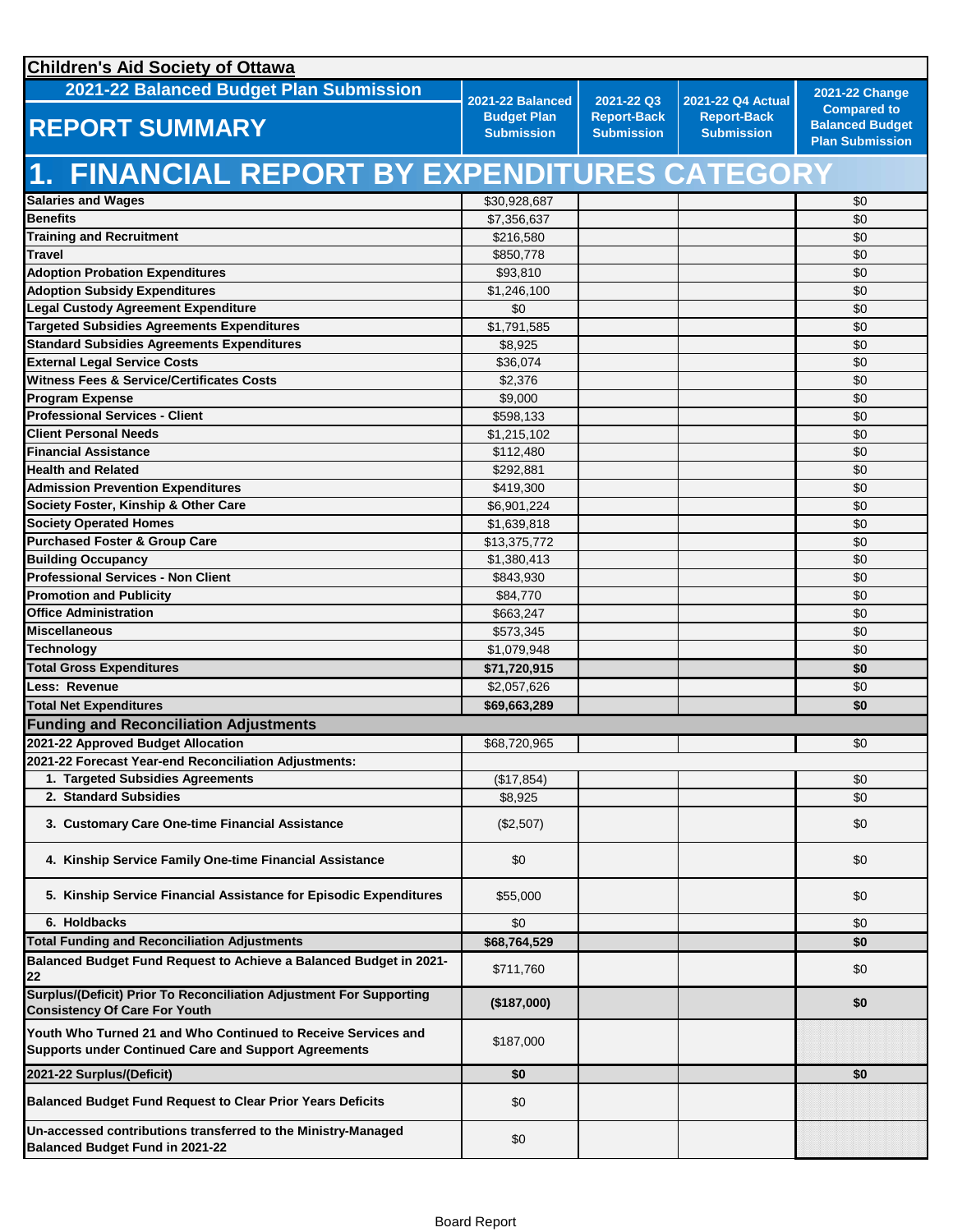| 2. FINANCIAL REPORT BY SERVICE CATEGORY                                                                                      |              |     |
|------------------------------------------------------------------------------------------------------------------------------|--------------|-----|
| <b>Non-Residential Services</b>                                                                                              | \$22,478,368 | \$0 |
| <b>Residential Services</b>                                                                                                  | \$10,082,768 | \$0 |
| <b>Boarding Rates</b>                                                                                                        | \$21,916,814 | \$0 |
| <b>Permanency Services</b>                                                                                                   | \$4,099,485  | \$0 |
| <b>Legal Services</b>                                                                                                        | \$2,289,882  | \$0 |
| <b>Direct Services Travel</b>                                                                                                | \$810,085    | \$0 |
| <b>Administrative Services</b>                                                                                               | \$10,043,513 | \$0 |
| <b>Total Gross Expenditures</b>                                                                                              | \$71,720,915 | \$0 |
| Less: Revenue                                                                                                                | \$2,057,626  | \$0 |
| <b>Total Net Expenditures</b>                                                                                                | \$69,663,289 | \$0 |
| <b>Funding and Reconciliation Adjustments</b>                                                                                |              |     |
| 2021-22 Approved Budget Allocation                                                                                           | \$68,720,965 | \$0 |
| 2021-22 Forecast Year-end Reconciliation Adjustments:                                                                        | \$43,564     | \$0 |
| <b>Total Funding and Reconciliation Adjustments</b>                                                                          | \$68,764,529 | \$0 |
| Balanced Budget Fund Request to Achieve a Balanced Budget in 2021-<br>22                                                     | \$711,760    | \$0 |
| Surplus/(Deficit) Prior To Reconciliation Adjustment For Supporting<br><b>Consistency Of Care For Youth</b>                  | (\$187,000)  | \$0 |
| Youth Who Turned 21 and Who Continued to Receive Services and<br><b>Supports under Continued Care and Support Agreements</b> | \$187,000    | \$0 |
| 2021-22 Surplus/(Deficit)                                                                                                    | \$0          | \$0 |
| <b>Balanced Budget Fund Request to Clear Prior Years Deficits</b>                                                            | \$0          |     |
| <b>Direct Services Expenditures</b>                                                                                          | \$59,576,212 | \$0 |
| <b>Administrative Expenditures</b>                                                                                           | \$10,043,513 | \$0 |
|                                                                                                                              |              |     |
| <b>3. STAFFING REPORT (FTEs)</b>                                                                                             |              |     |
| <b>Non-Residential Services</b>                                                                                              | 216.3        | 0.0 |
| <b>Residential Services</b>                                                                                                  | 87.5         | 0.0 |
| <b>Permanency Services</b>                                                                                                   | 9.0          | 0.0 |
| <b>Legal Services</b>                                                                                                        | 22.3         | 0.0 |
| <b>Administrative Services</b>                                                                                               | 54.4         | 0.0 |
| <b>Total Staffing</b>                                                                                                        | 389.5        | 0.0 |
|                                                                                                                              |              |     |
| <b>Direct Services Staffing</b>                                                                                              | 335.1        | 0.0 |
| <b>Administrative Staffing</b>                                                                                               | 54.4         | 0.0 |